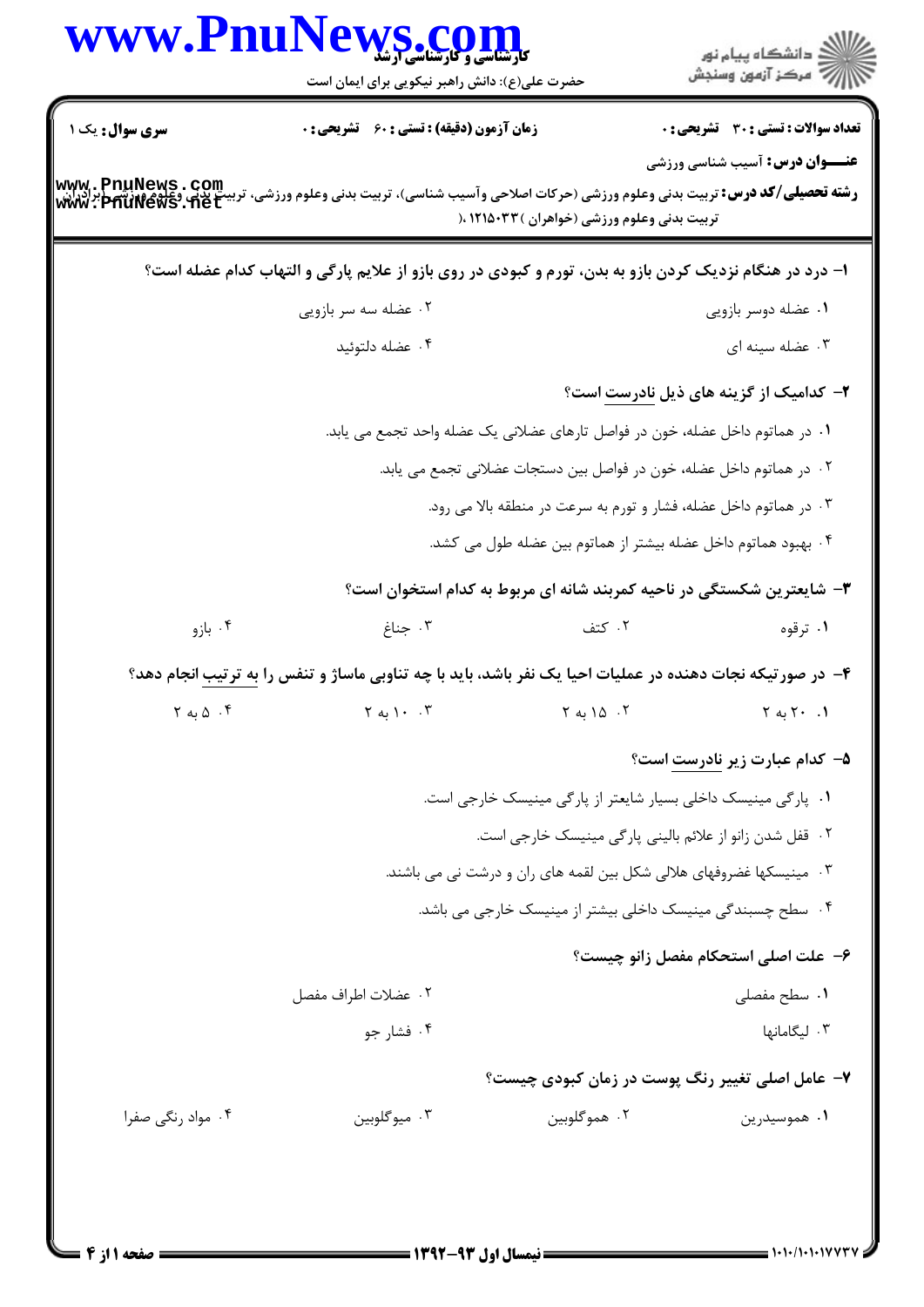|                                         | www.PnuNews.com                                                                                                          |                                              |                                                                                                                                                                                     |  |
|-----------------------------------------|--------------------------------------------------------------------------------------------------------------------------|----------------------------------------------|-------------------------------------------------------------------------------------------------------------------------------------------------------------------------------------|--|
|                                         | حضرت علی(ع): دانش راهبر نیکویی برای ایمان است                                                                            |                                              | ڪ دانشڪاه پيا <sub>م</sub> نور<br>∕ <sup>7</sup> مرڪز آزمون وسنڊش                                                                                                                   |  |
| <b>سری سوال : ۱ یک</b>                  | <b>زمان آزمون (دقیقه) : تستی : 60 ٪ تشریحی : 0</b>                                                                       |                                              | <b>تعداد سوالات : تستی : 30 ٪ تشریحی : 0</b>                                                                                                                                        |  |
|                                         |                                                                                                                          |                                              | <b>عنـــوان درس:</b> آسیب شناسی ورزشی                                                                                                                                               |  |
|                                         |                                                                                                                          | )، تربیت بدنی وعلوم ورزشی (خواهران ) ۱۲۱۵۰۳۳ | <b>رشته تحصیلی/کد درس:</b> تربیت بدنی وعلوم ورزشی (حرکات اصلاحی وآسیب شناسی)، تربیت بدنی وعلوم ورزشی، تربیت بدنی وغلوم ورزشی (براذران<br>WWW . PhuNews . net<br>WWW . PhuNews . net |  |
|                                         |                                                                                                                          |                                              | ۸– کدام نوع شکستگی بیشتر در اطفال دیده می شود؟                                                                                                                                      |  |
|                                         | ۰۲ شکستگی ترکه ای                                                                                                        |                                              | ۰۱ شکستگی ساده                                                                                                                                                                      |  |
|                                         | ۰۴ شکست <i>گی چ</i> ند تکه ای                                                                                            |                                              | ۰۳ شکستگی مرکب                                                                                                                                                                      |  |
|                                         |                                                                                                                          |                                              | ۹– از  بین انگشتان دست کدام انگشت بیشتر مستعد پذیرش اسپرین است؟                                                                                                                     |  |
| ۰۴ انگشت شست                            | ۰۳ انگشت اشاره                                                                                                           | ۰۲ انگشت میانی                               | ٠١ انگشت كوچك                                                                                                                                                                       |  |
|                                         |                                                                                                                          |                                              | ۱۰- تمرین زیر مربوط به بازپروری کدام آسیب است؟                                                                                                                                      |  |
|                                         | " در حالیکه نشسته اید پاها را تا حد امکان باز کنید و در حالیکه پاها صاف می باشد به آرامی به طرف جلو خم شوید <sup>"</sup> |                                              |                                                                                                                                                                                     |  |
|                                         | ۰۲ کشیدگی کشاله ران                                                                                                      |                                              | ۱. کشیدگی عضلات همسترینگ                                                                                                                                                            |  |
|                                         | ۰۴ گرفتگیهای پا                                                                                                          |                                              | ۰۳ کوفتگی عضلات چهارسر ران                                                                                                                                                          |  |
|                                         |                                                                                                                          |                                              | <b>۱۱- پروتئین چند درصد از رژیم غذایی را به خود اختصاص می دهد</b> ؟                                                                                                                 |  |
| ۰. ۶۰ تا ۶۵ درصد                        | ۴۰ . ۴۰ تا ۵۵ درصد                                                                                                       | ۲۰ ۲۰ تا ۲۵ درصد                             | ۰۱ ۱۵ تا ۲۰ درصد                                                                                                                                                                    |  |
|                                         |                                                                                                                          |                                              | 1۲- اولین اقدام در عملیات احیا کدام است؟                                                                                                                                            |  |
|                                         | ۰۲ رساندن مصدوم به مراکز درمانی                                                                                          |                                              | ۰۱ چک کردن ضربان قلب                                                                                                                                                                |  |
| ۰۴ چک کردن دمای بدن                     |                                                                                                                          |                                              | ۰۳ بازکردن راه هوایی و رساندن اکسیژن                                                                                                                                                |  |
|                                         |                                                                                                                          |                                              | ۱۳– بیشترین درصد صدمه مینیسک داخلی در نتیجه کدام عامل است؟                                                                                                                          |  |
| ۰۲ چرخش خارجی و ناگهانی ران روی درشت نی |                                                                                                                          | ۰۱ هايپراكستنشن زانو                         |                                                                                                                                                                                     |  |
| ۰۴ جابجایی قدامی و خلفی درشت نی روی ران |                                                                                                                          |                                              | ۰۳ چرخش داخلی و ناگهانی ران روی درشت نی                                                                                                                                             |  |
|                                         |                                                                                                                          |                                              | ۱۴– بهترین زمان صرف غذا قبل از مسابقه چه موقع است؟                                                                                                                                  |  |
|                                         | ۰۲ ۱/۵ تا ۳ ساعت قبل از مسابقه                                                                                           |                                              | ۰۱ ۱ تا ۱/۵ ساعت قبل از مسابقه                                                                                                                                                      |  |
|                                         | ۰۴ تا ۶ ساعت قبل از مسابقه                                                                                               |                                              | ۰۳ تا ۵ ساعت قبل از مسابقه                                                                                                                                                          |  |
|                                         |                                                                                                                          |                                              | ۱۵– بعد از شکستگی اولین قدم در تشکیل استخوان جدید چیست؟                                                                                                                             |  |
|                                         | ٠٢ فعاليت كندروبلاست                                                                                                     |                                              | ۰۱ تزاید سلولهای عمقی پریوست                                                                                                                                                        |  |
|                                         | ۰۴ تشکیل لخته خونی                                                                                                       |                                              | ۰۳ فعالیت استئوبلاست                                                                                                                                                                |  |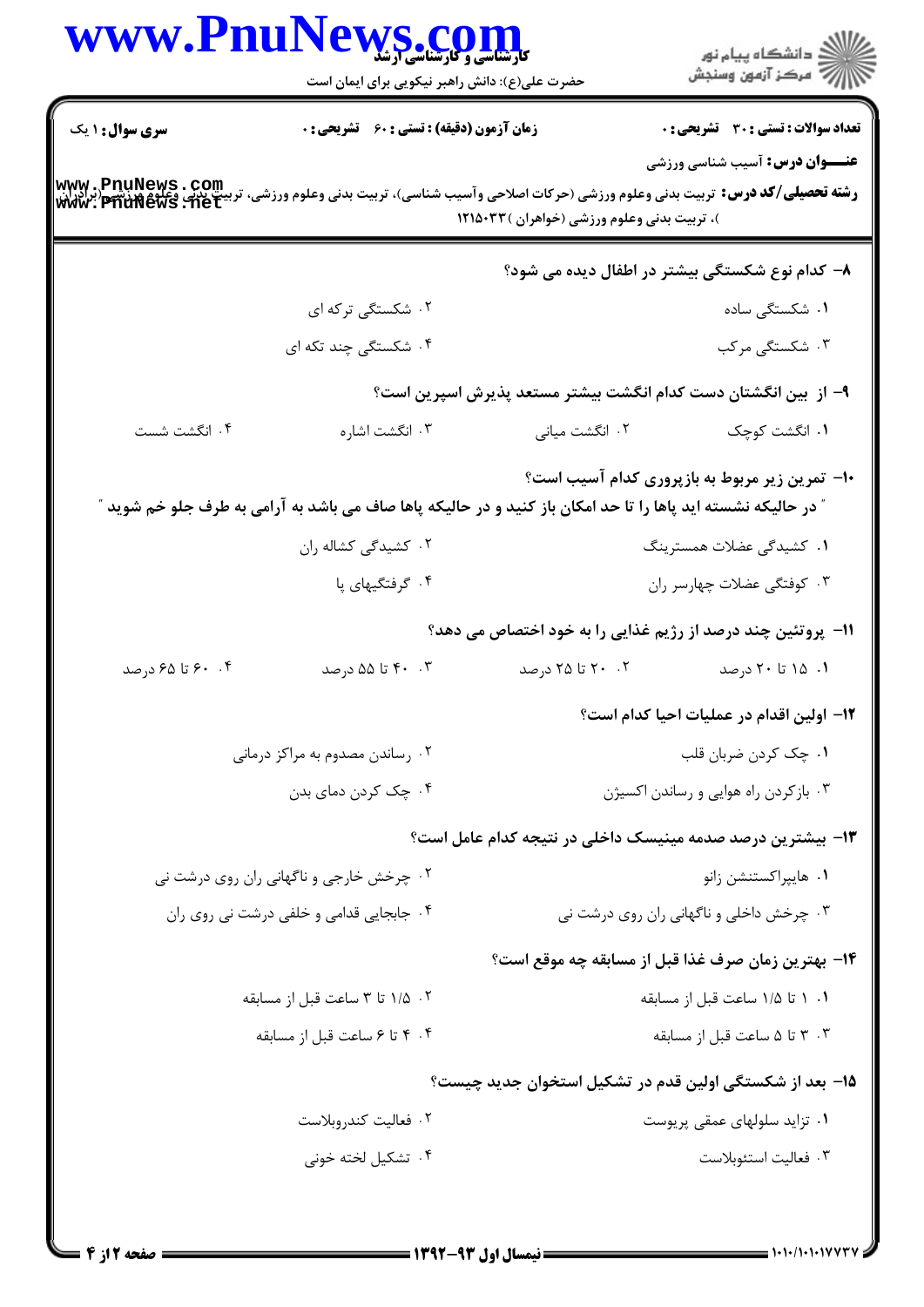|                     | www.PnuNews.com<br>حضرت علی(ع): دانش راهبر نیکویی برای ایمان است                                                                                                                    |                                              | ِ<br>∭ دانشڪاه پيام نور<br>∭ مرڪز آزمون وسنڊش                                       |
|---------------------|-------------------------------------------------------------------------------------------------------------------------------------------------------------------------------------|----------------------------------------------|-------------------------------------------------------------------------------------|
| سری سوال: ۱ یک      | <b>زمان آزمون (دقیقه) : تستی : 60 ٪ تشریحی : 0</b>                                                                                                                                  |                                              | <b>تعداد سوالات : تستی : 30 ٪ تشریحی : 0</b>                                        |
|                     | <b>رشته تحصیلی/کد درس:</b> تربیت بدنی وعلوم ورزشی (حرکات اصلاحی وآسیب شناسی)، تربیت بدنی وعلوم ورزشی، تربیت بدنی وغلوم ورزشی (براذران<br>WWW . PhuNews . Net<br>WWW . PhuNews . Net | )، تربیت بدنی وعلوم ورزشی (خواهران ) ۱۲۱۵۰۳۳ | <b>عنـــوان درس:</b> آسیب شناسی ورزشی                                               |
|                     | ۱۶- درد هنگام فعالیت شانه بخصوص وقتی بازو بالای سطح شانه و به سمت داخل می چرخد، از علائم التهاب کدام عضله است؟                                                                      |                                              |                                                                                     |
|                     | ۰۲ عضله دلتوئيد                                                                                                                                                                     |                                              | ٠١. تاندون عضله دوسر بازويي                                                         |
|                     | ۰۴ تاندون عضله تحت كتفي                                                                                                                                                             |                                              | ۰۳ عضلات سینه ای                                                                    |
|                     |                                                                                                                                                                                     |                                              | ۱۷– در کدامیک از انواع پارگی، عضله بعد از آسیب کوچکترین قدرتی جهت انقباض ندارد؟     |
| ۰۴ پارگی محیطی      | ۰۳ پارگی کامل                                                                                                                                                                       | ۰۲ پارگی مرکزی                               | ۰۱ پارگی ناقص                                                                       |
|                     |                                                                                                                                                                                     |                                              | <b>۱۸</b> – در مچ دست احتمال وقوع دررفتگی کدام استخوان بیشتر است؟                   |
| ۰۴ نخودی            | ۰۳ ناوي                                                                                                                                                                             | ۰۲ هرمی                                      | ۱. هلالی                                                                            |
|                     | ۱۹- کدام عارضه در فوتبال بیشتر از بقیه رخ می دهد؟                                                                                                                                   |                                              |                                                                                     |
|                     | ۰۲ جراحت و زخم                                                                                                                                                                      |                                              | ۰۱ شکستگی و ترک خوردگی                                                              |
|                     | ۴. پیچیدگی و دررفتگی                                                                                                                                                                |                                              | ۰۳ ضربدیدگی و کوفتگی                                                                |
|                     |                                                                                                                                                                                     |                                              | ۲۰- در دررفتگی مفصل شانه و ران، زمان طلایی جهت جاانداختن این مفاصل چه مدت است؟      |
| ۰۴ بیشتر از ۱۰ ساعت |                                                                                                                                                                                     | ۰۲ بیشتر از ۸ ساعت سه ۲۰۰ حدوداً ۹ ساعت      | ١. حدوداً ۶ ساعت                                                                    |
|                     | <b>۲۱</b> - بیشترین و کمترین کوفتگی عضله به ترتیب پس از کدام انقباضها رخ می دهد؟                                                                                                    |                                              |                                                                                     |
|                     | ۰۲ هم تنش – هم جنبش                                                                                                                                                                 |                                              | ۰۱ برون گرا – هم جنبش                                                               |
|                     | ۰۴ برون گرا – هم تنش                                                                                                                                                                |                                              | ۰۳ هم تنش - برون گرا                                                                |
|                     |                                                                                                                                                                                     |                                              | ۲۲- عارضه پیچ خوردگی و دررفتگی بیشتر در کدامیک از مفاصل بدن رخ می دهد؟              |
| ۰۴ انگشتان دست      | ۰۳ مچ دست                                                                                                                                                                           | ۰۲ زانو                                      | ۰۱ مچ پا                                                                            |
|                     | ۲۳- در کدامیک از انواع پارگیها خون ناشی از پارگی عروق به واسطه نیروی جاذبه از محل خود خارج شده و کبودی واضحی را                                                                     |                                              | در سطح عضله ایجاد خواهد کرد؟                                                        |
| ۰۴ پارگی خفیف       | ۰۳ پارگی محیطی                                                                                                                                                                      | ۰۲ پارگی کامل                                | ۰۱ پارگی مرکزی                                                                      |
|                     |                                                                                                                                                                                     |                                              | <b>۳۴</b> – کدام عضله ذیل از عضلات درگیر در عارضه بازوی تنیس بازان <u>نمی</u> باشد؟ |
|                     | ۰۲ زند اسفلی خلفی                                                                                                                                                                   |                                              | ۰۱ تاکننده مشترک انگشتان                                                            |
|                     | ۰۴ بازکننده مچ دستی کوتاه                                                                                                                                                           |                                              | ۰۳ زند اعلائی خلفی                                                                  |